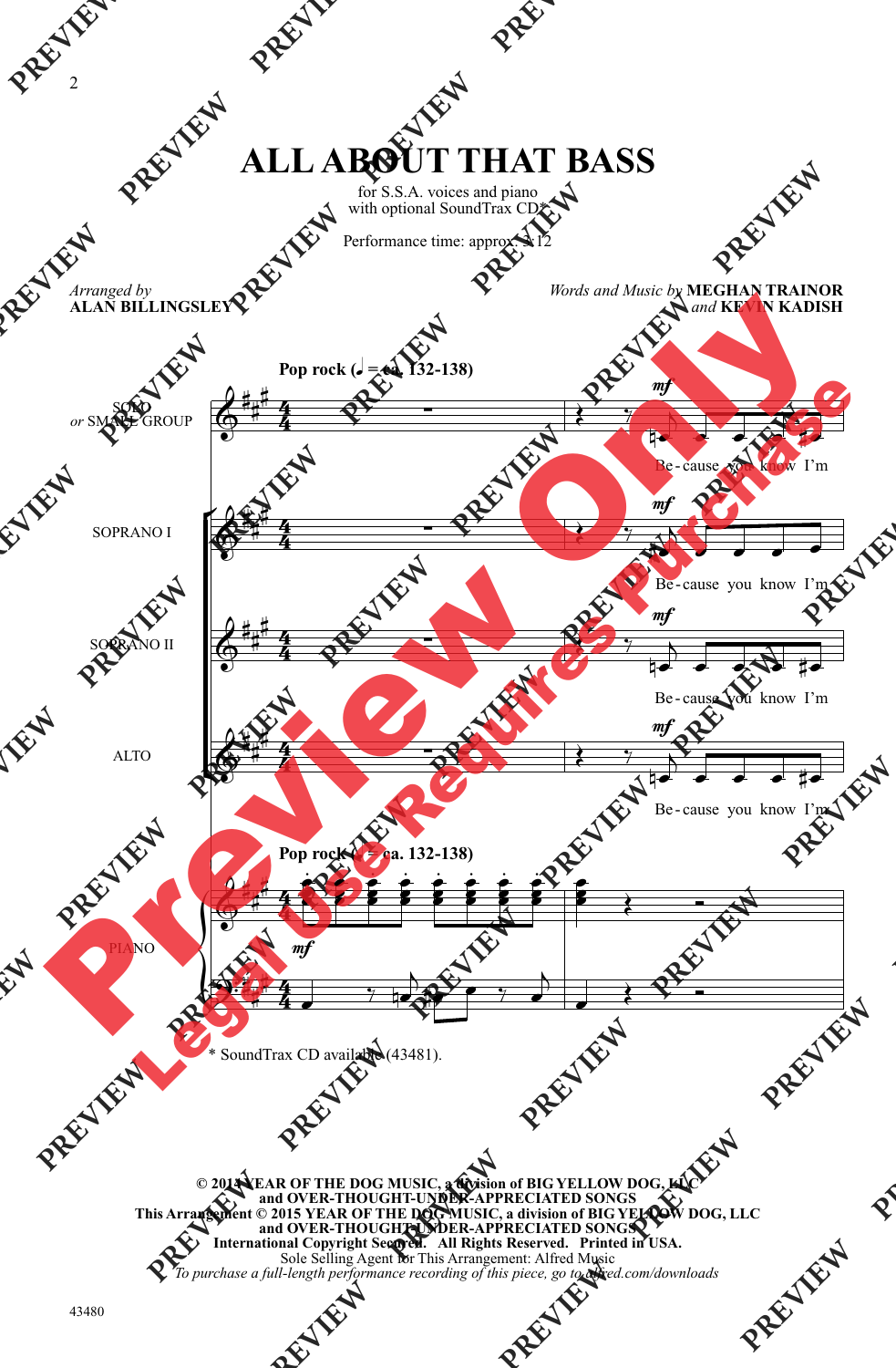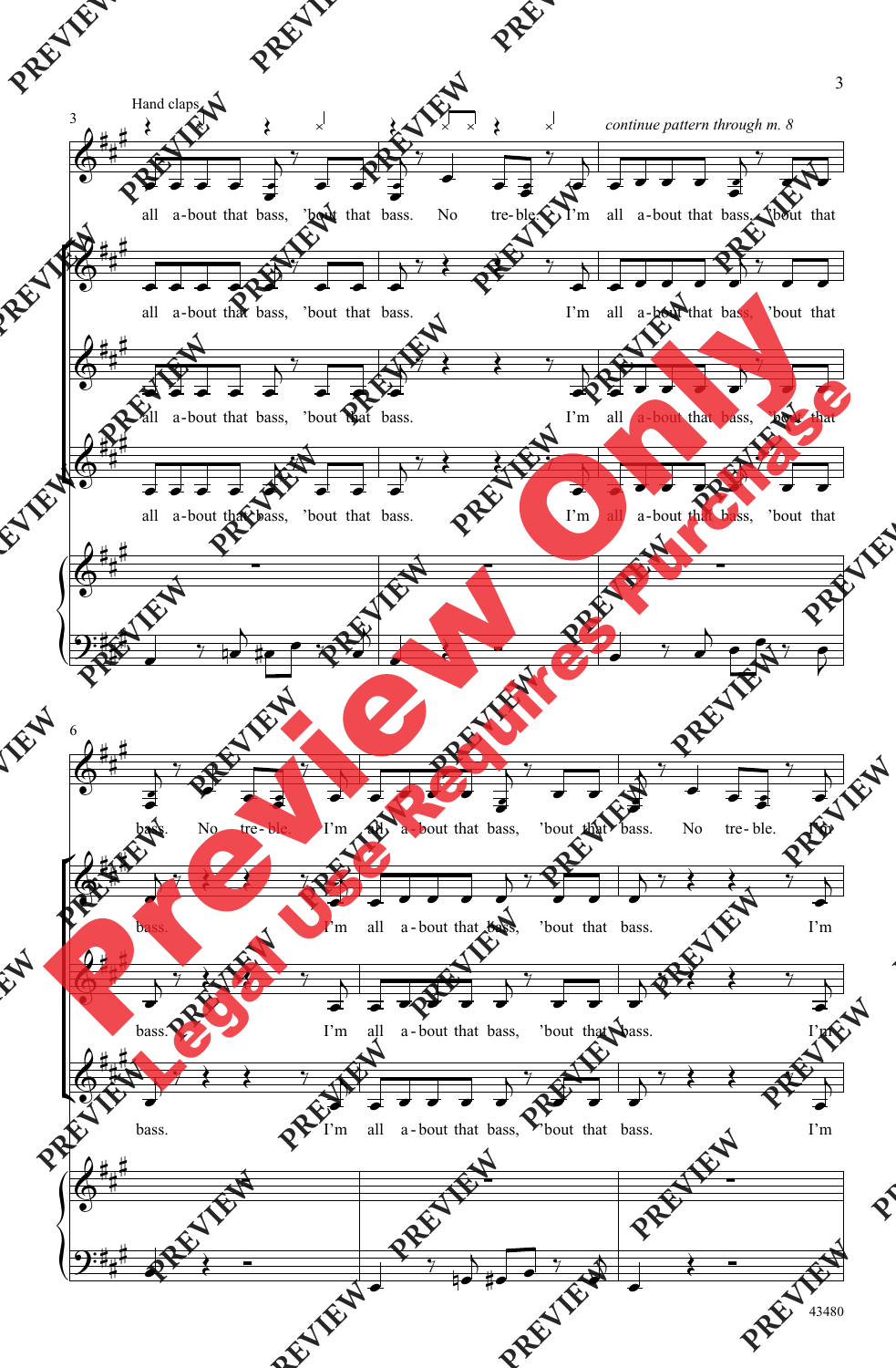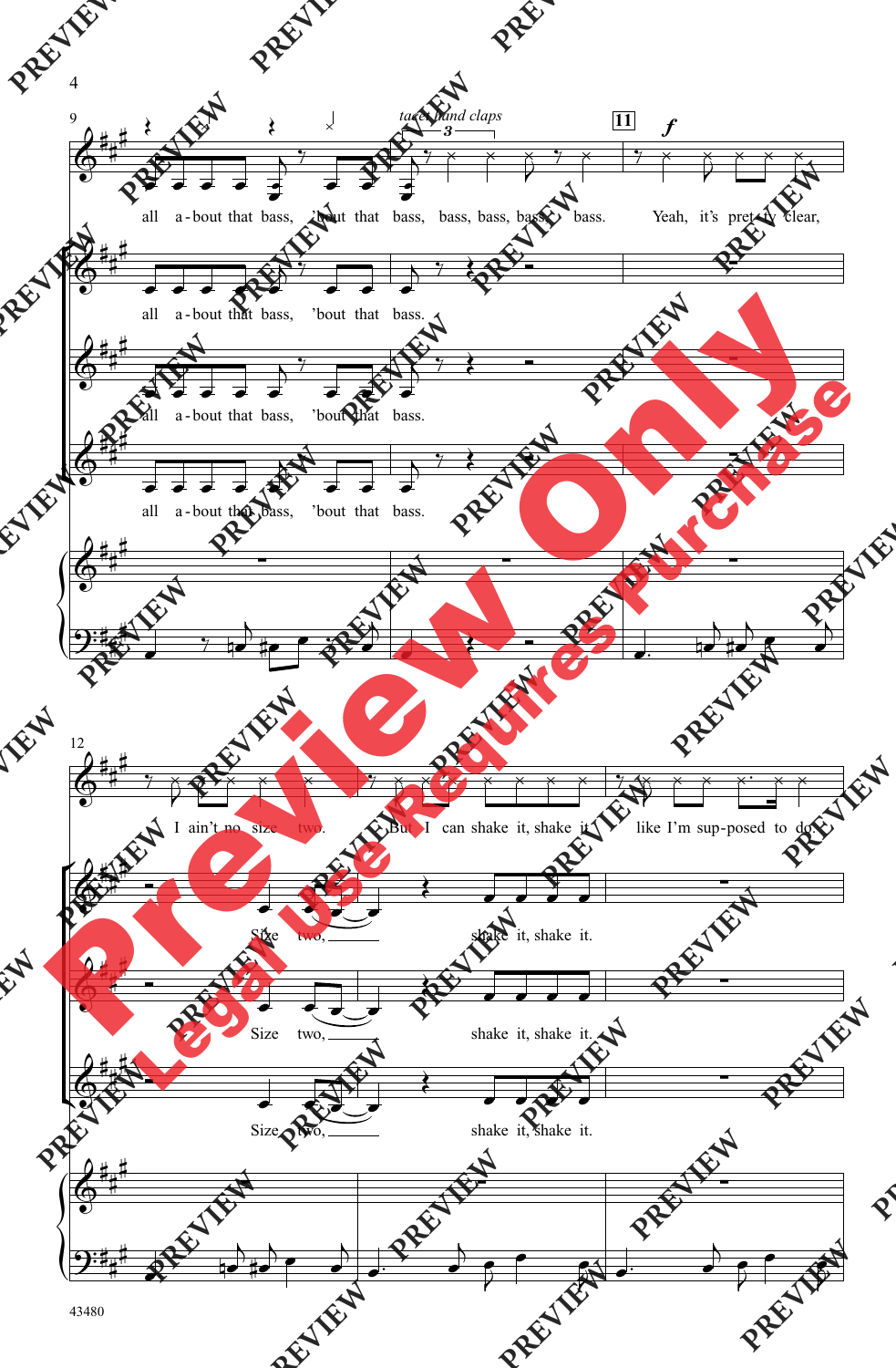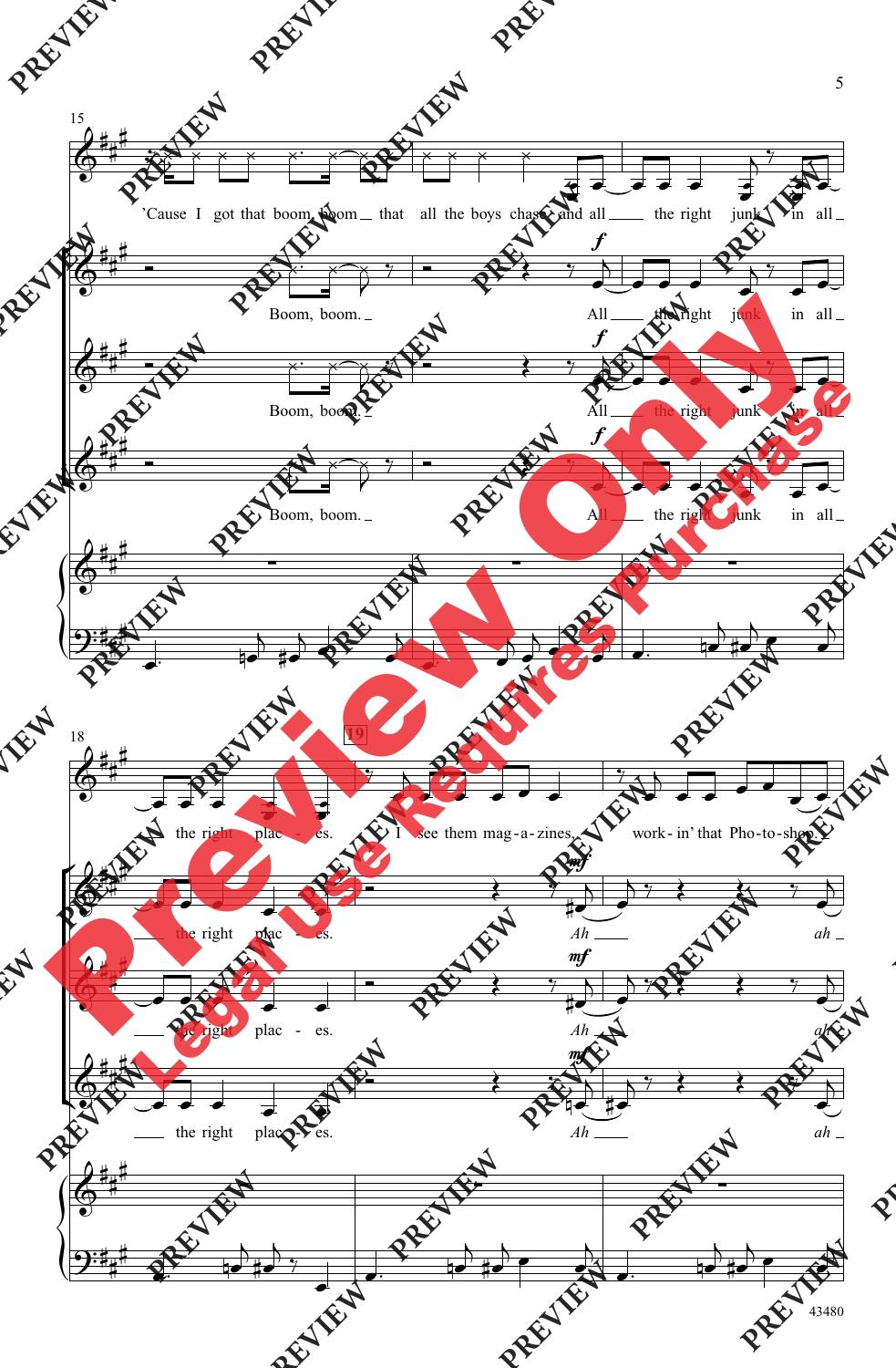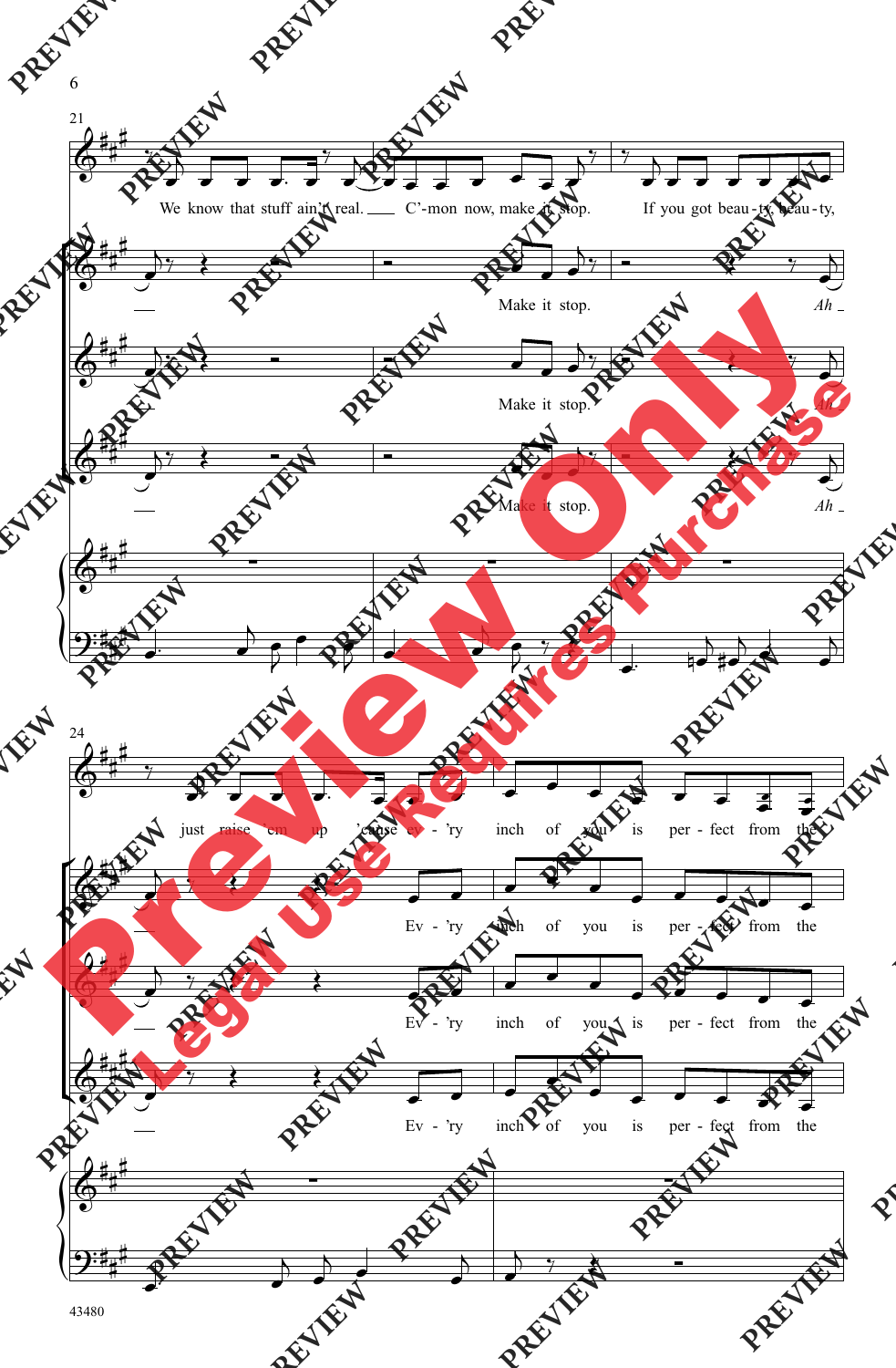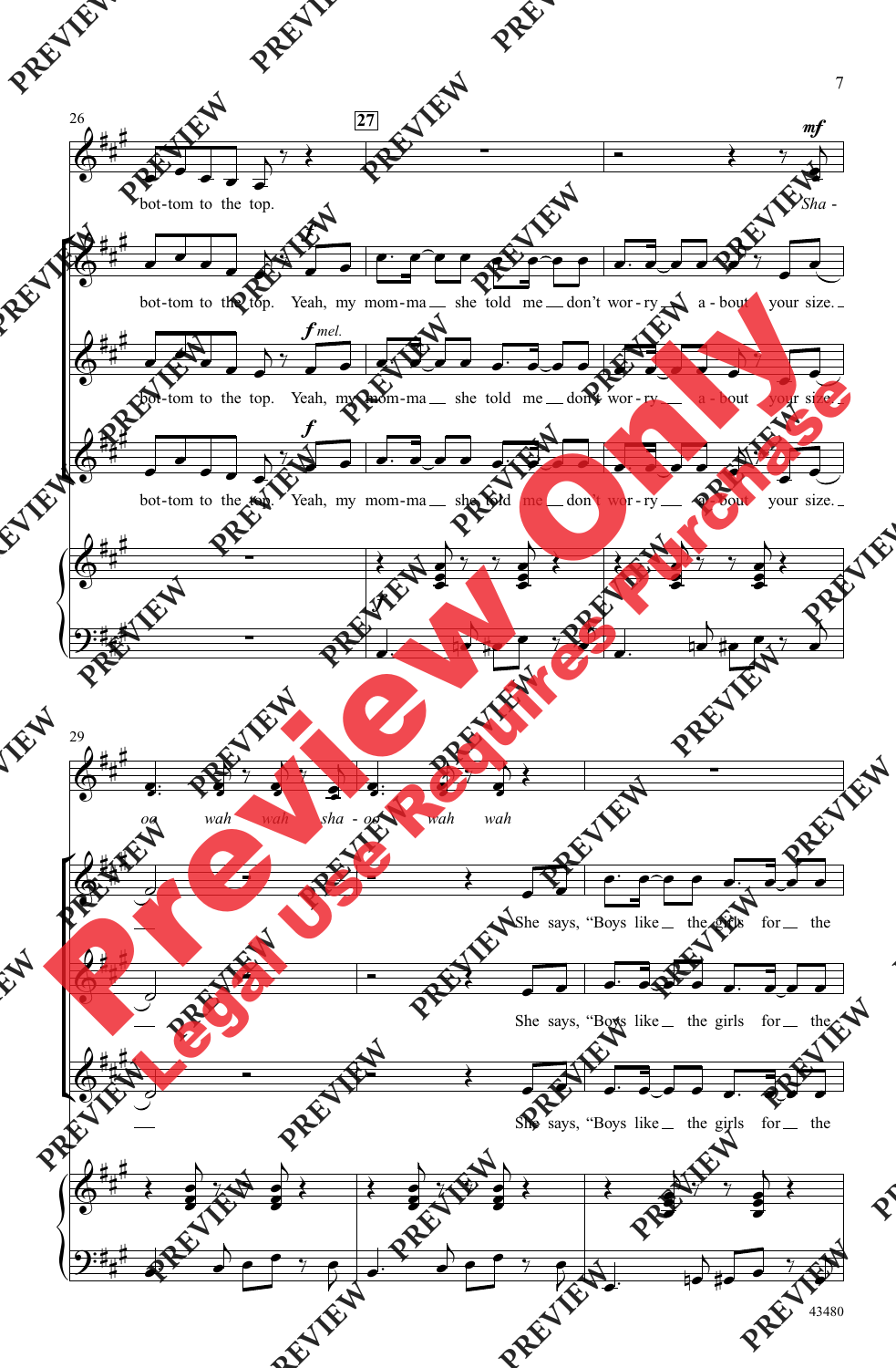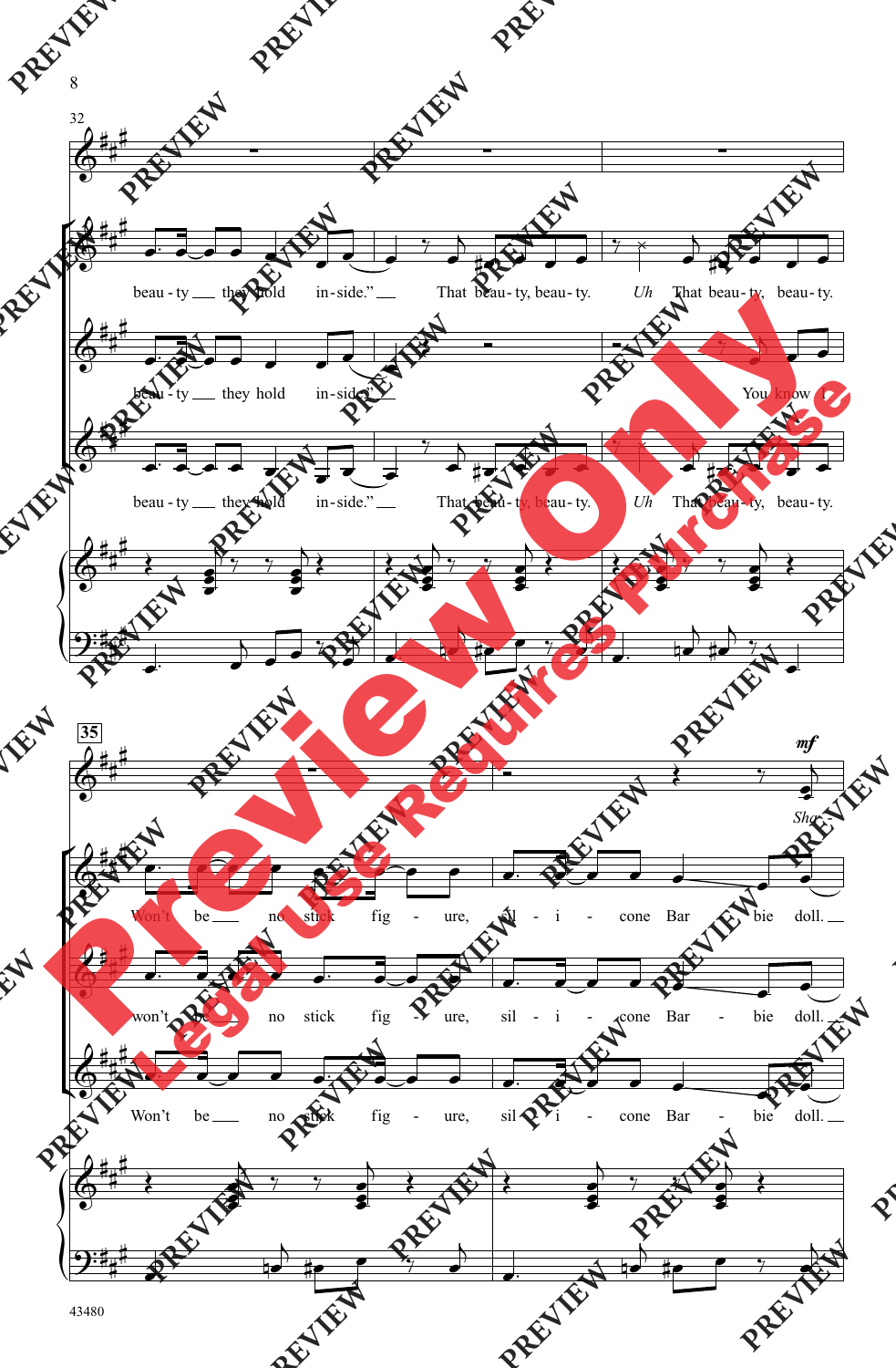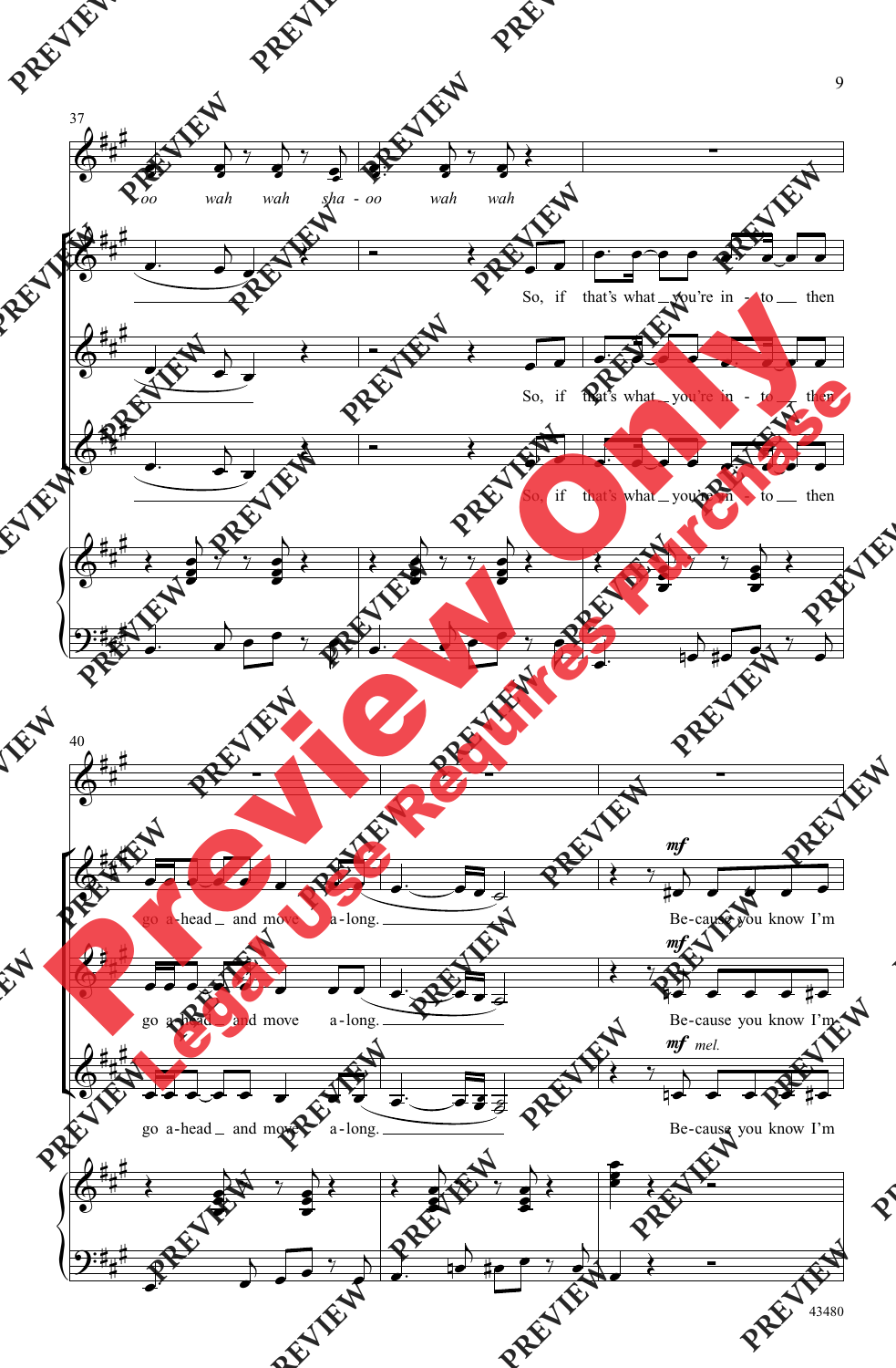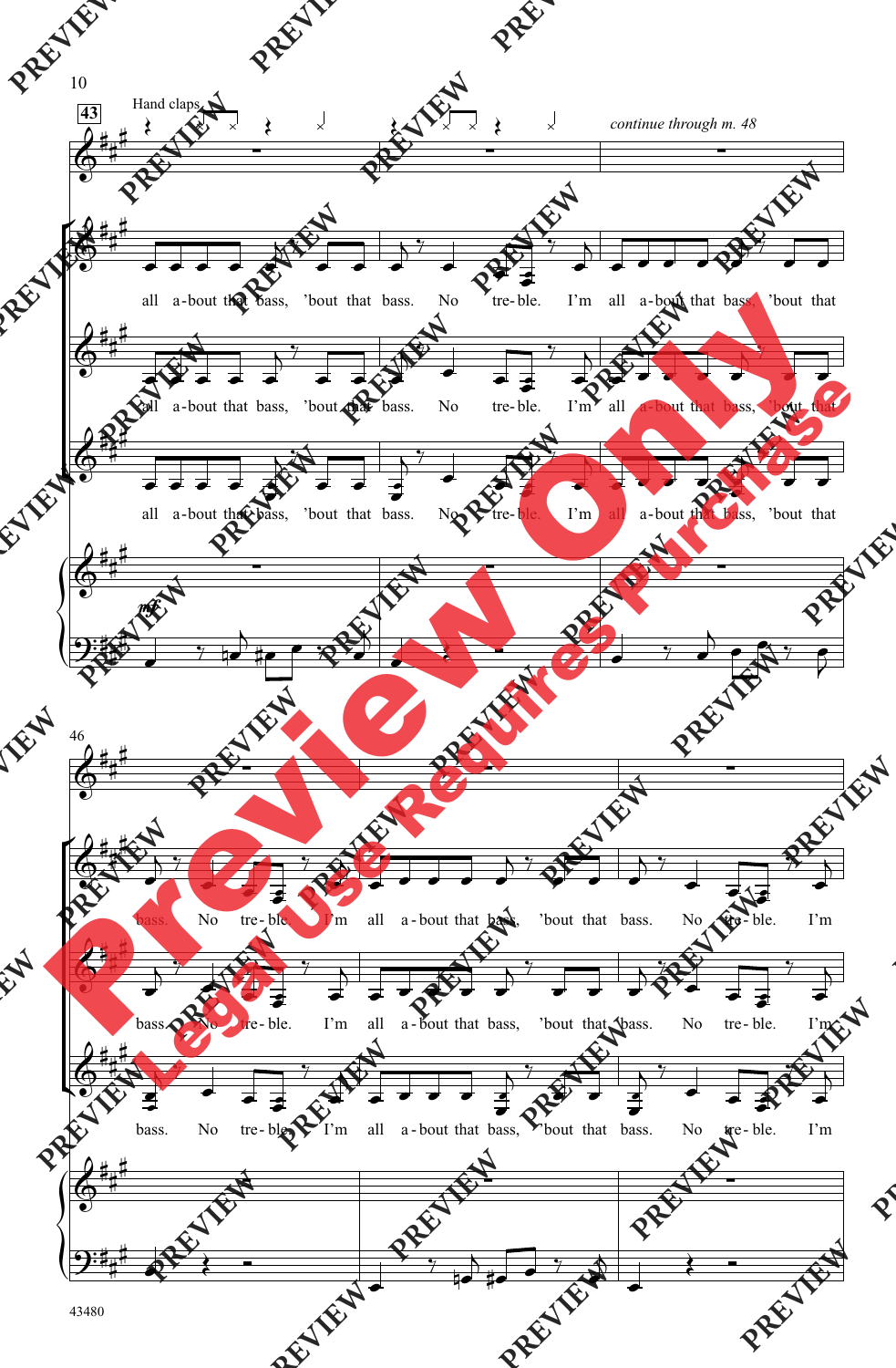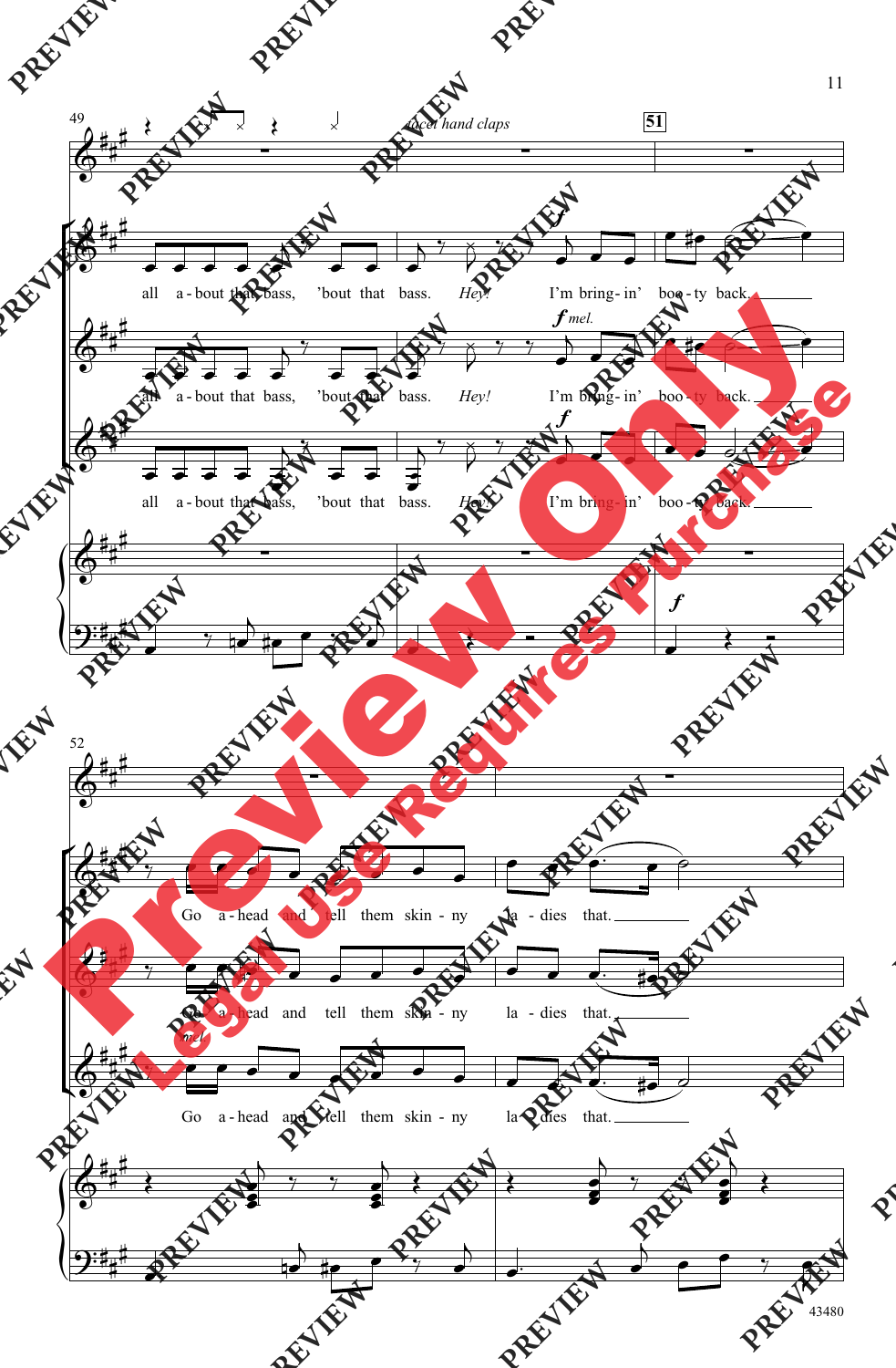![](_page_10_Figure_0.jpeg)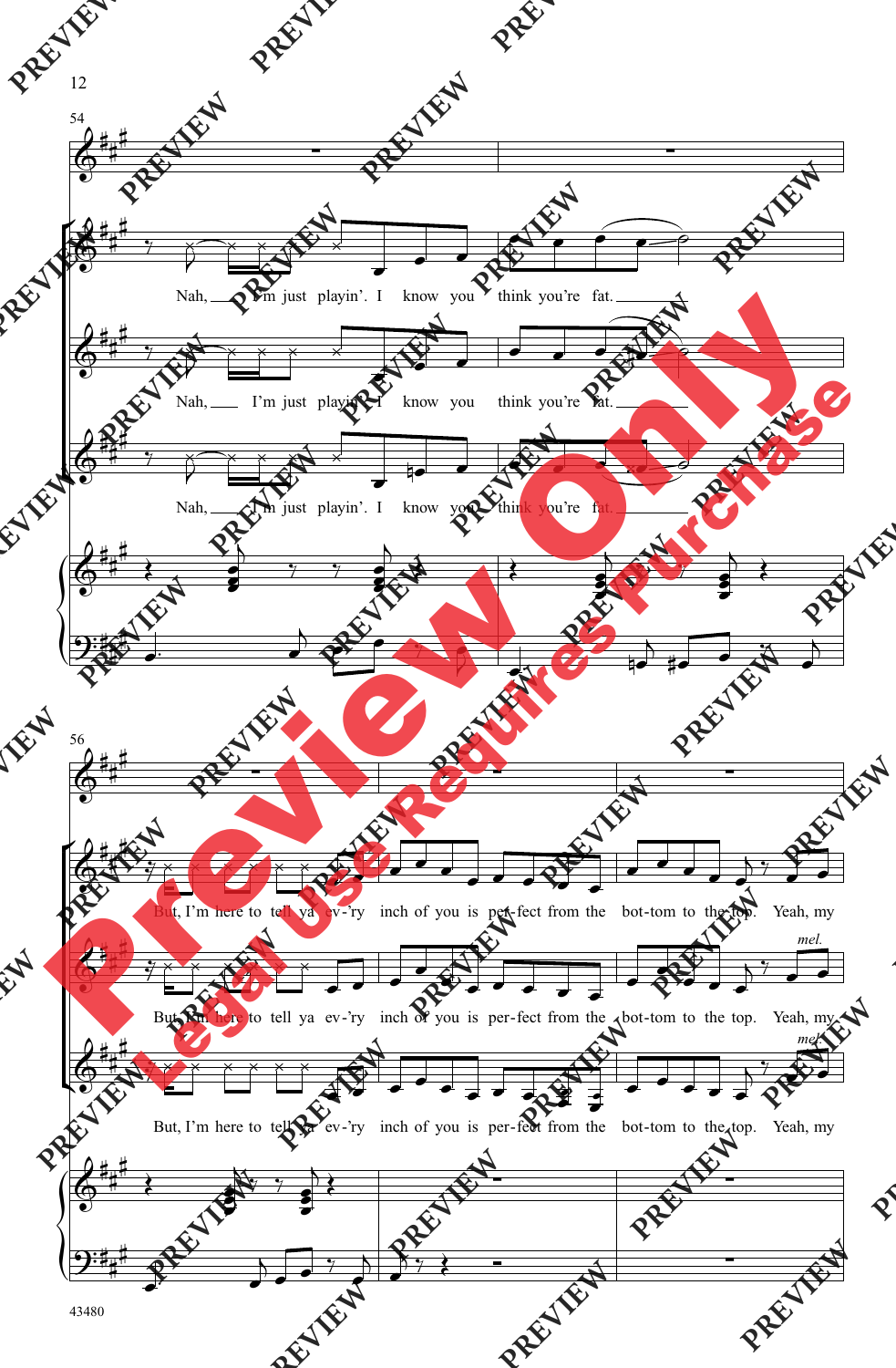![](_page_11_Figure_0.jpeg)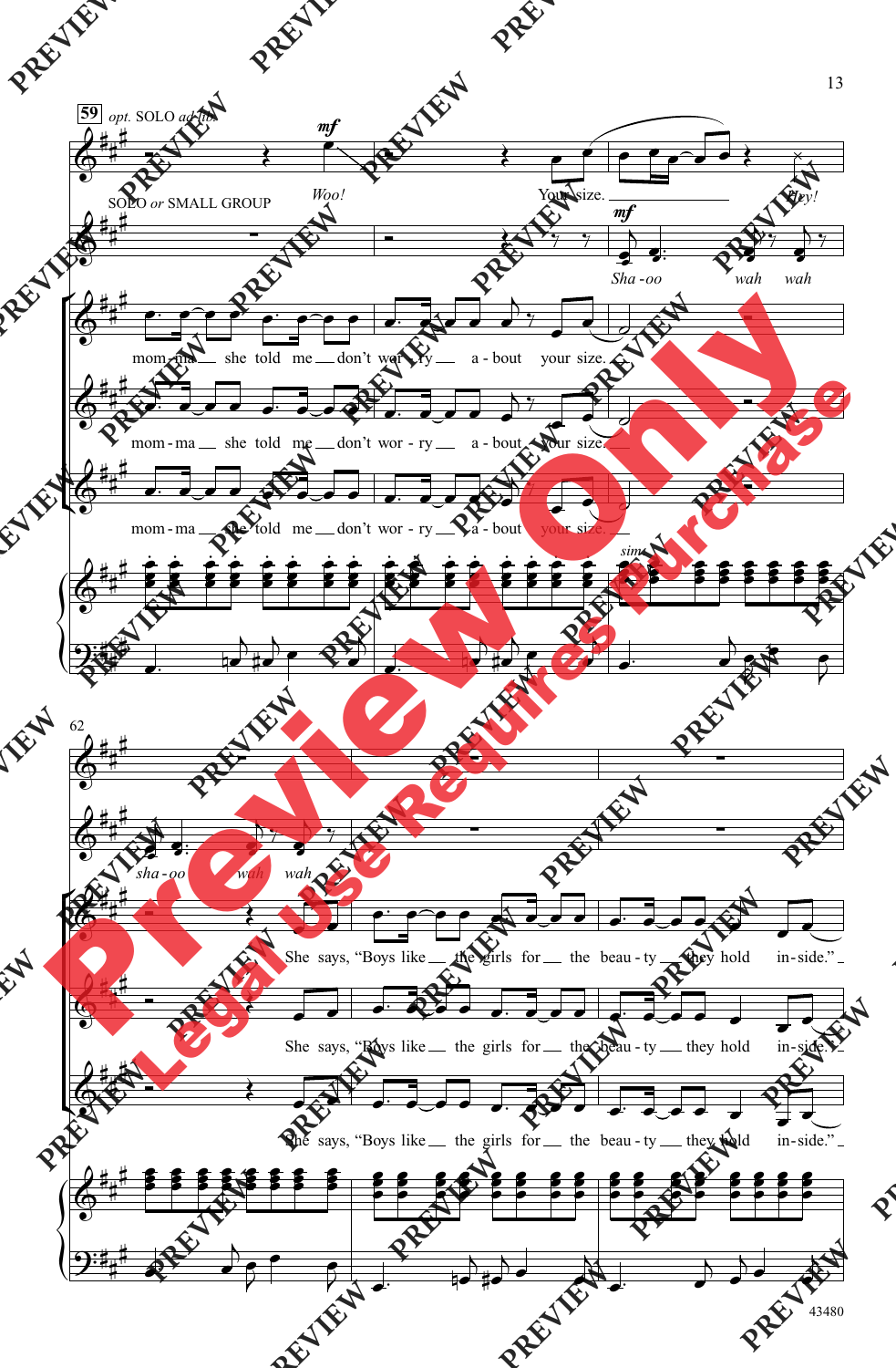![](_page_12_Figure_0.jpeg)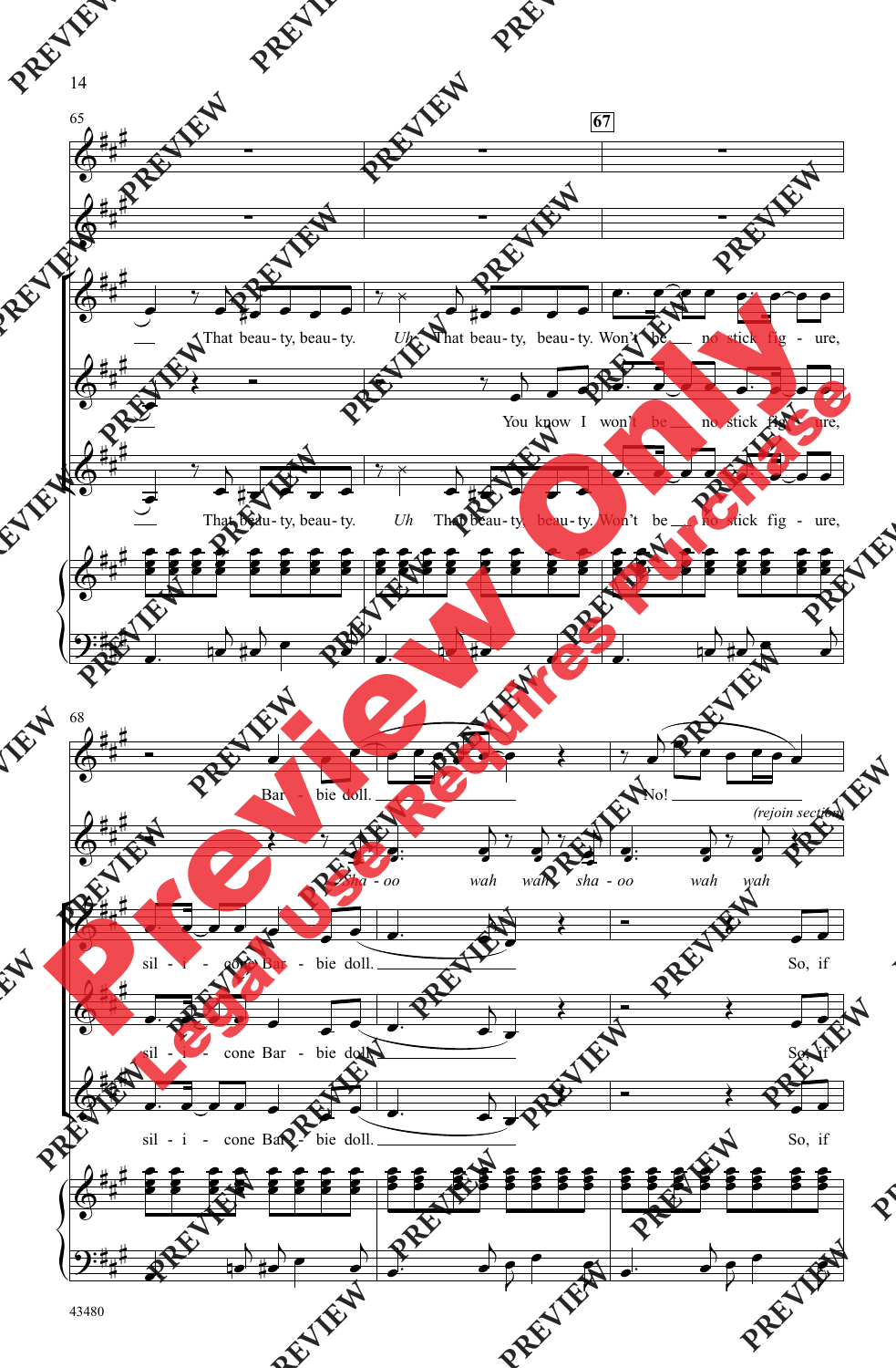![](_page_13_Figure_0.jpeg)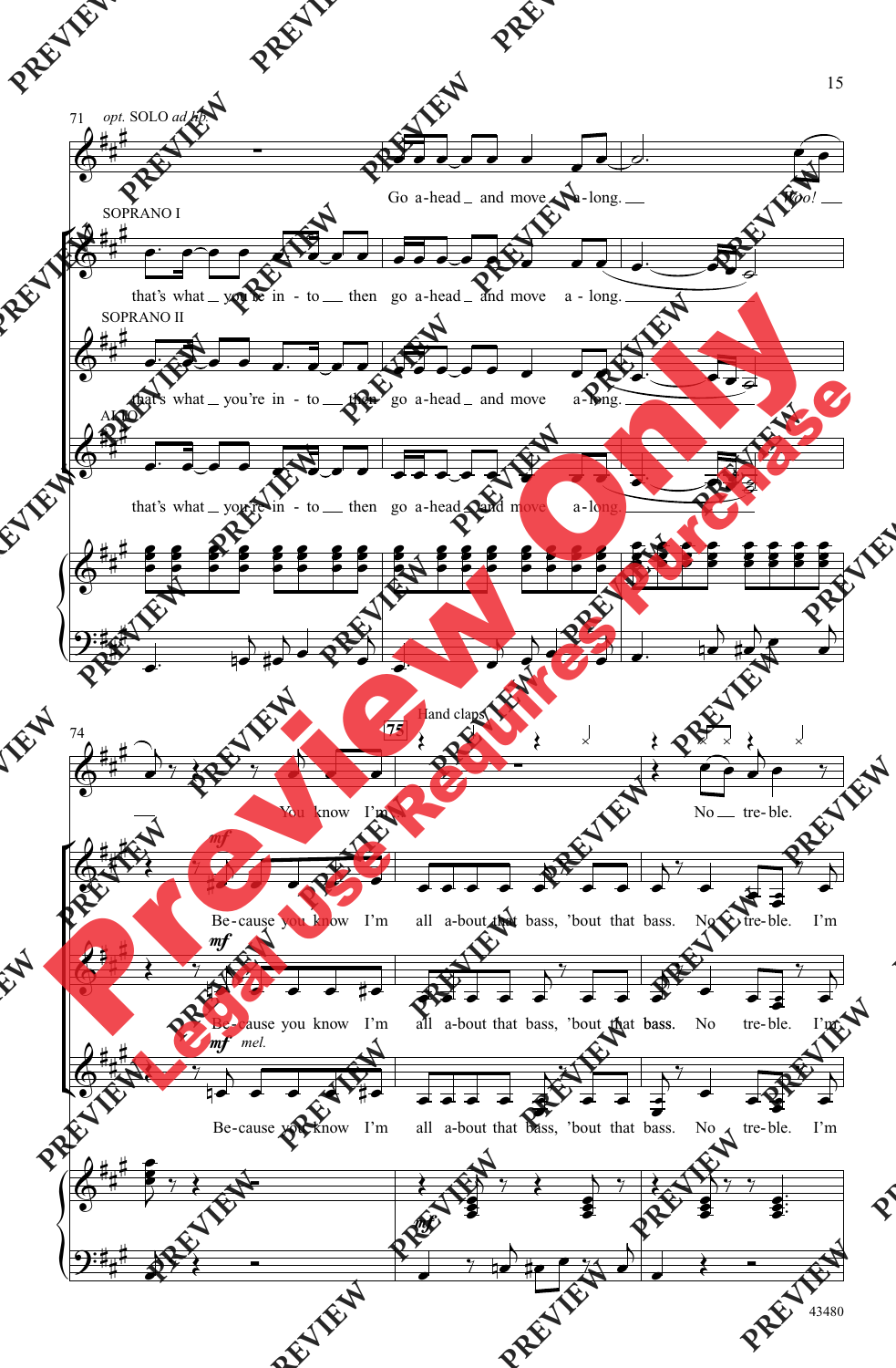![](_page_14_Figure_0.jpeg)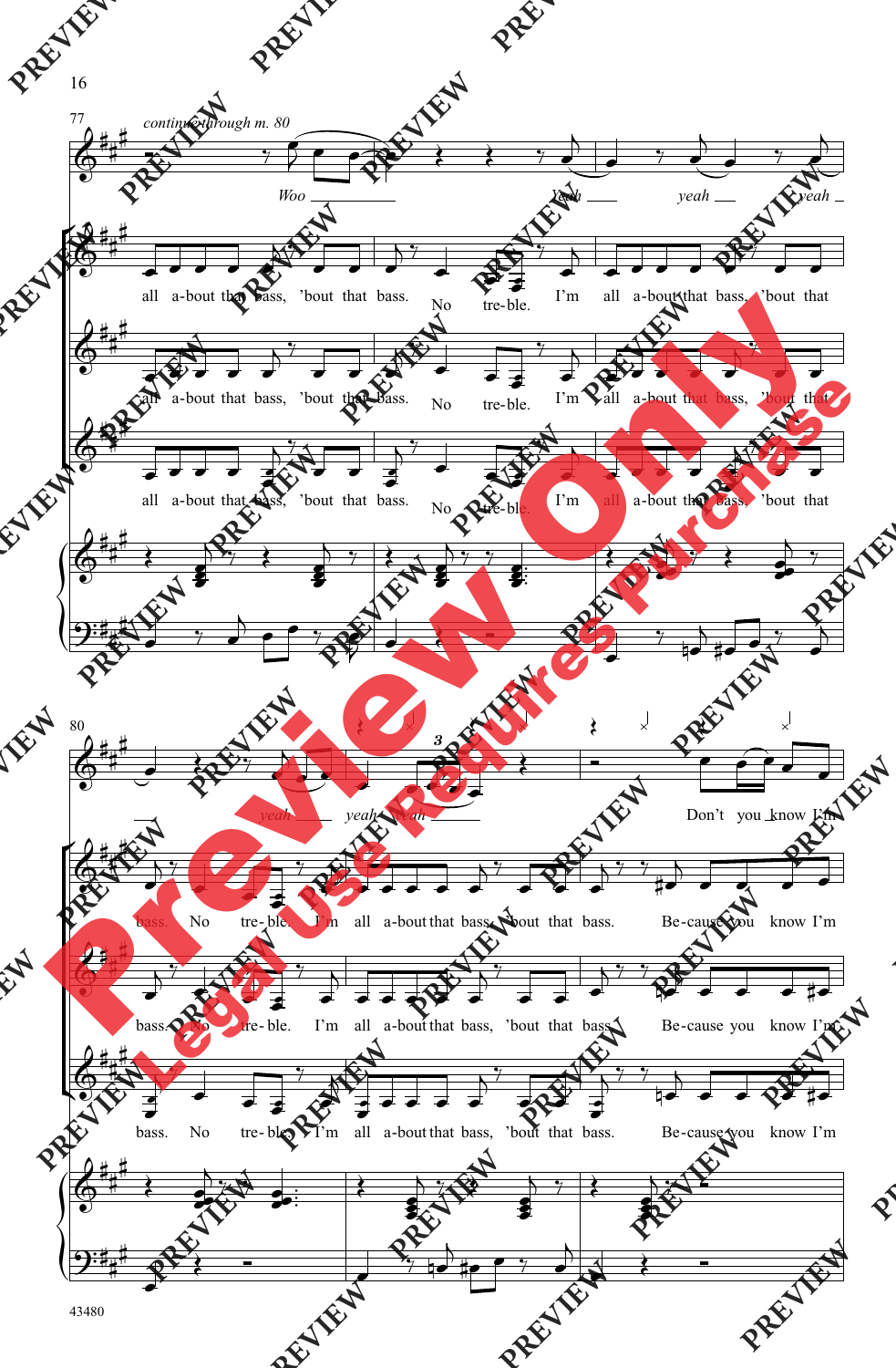![](_page_15_Figure_0.jpeg)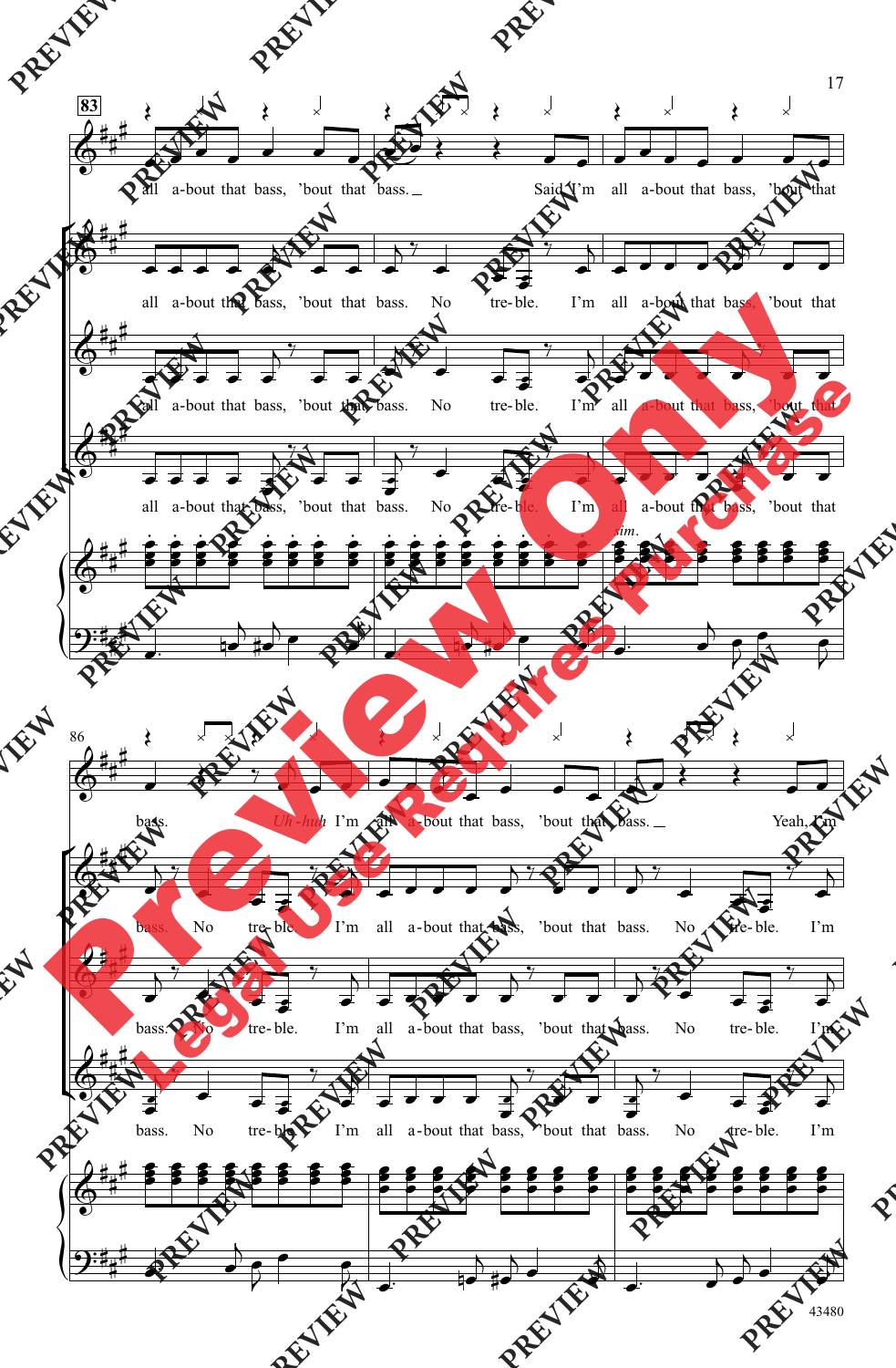![](_page_16_Figure_0.jpeg)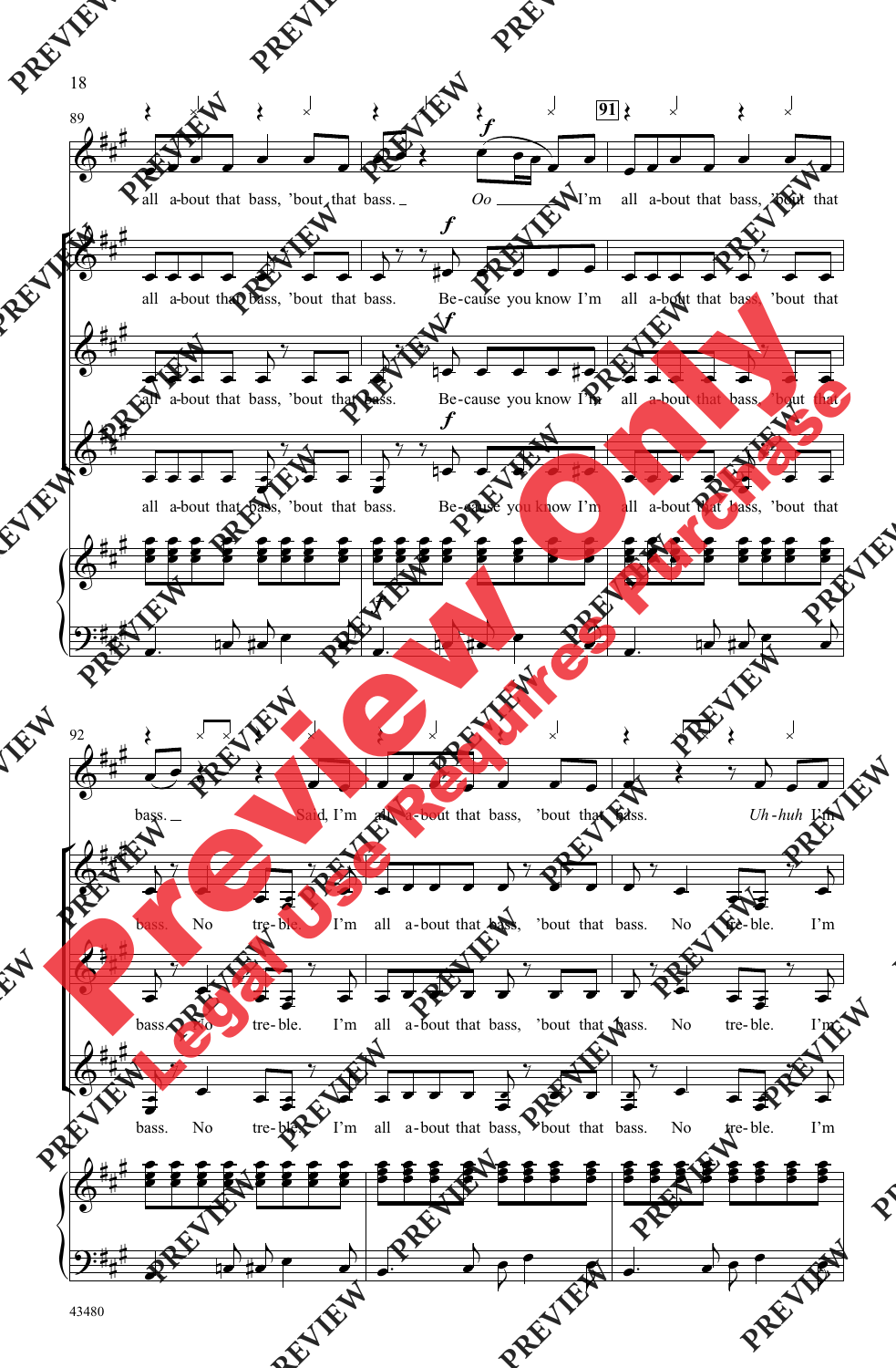![](_page_17_Figure_0.jpeg)